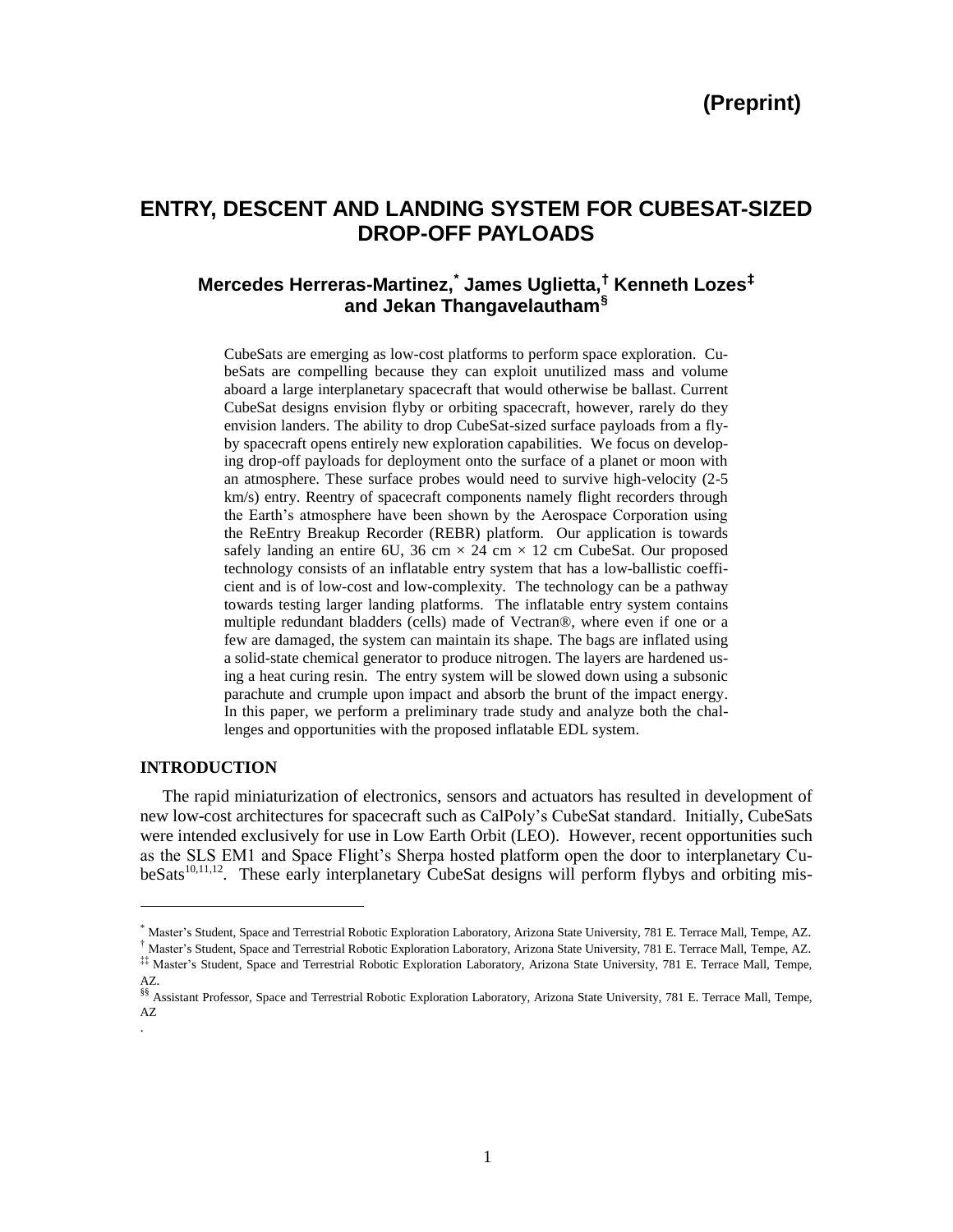sions. Some of these satellites are focused on science missions. The next logical step is towards development of surface landers. One promising approach is to land networks of small surface landers that provided detailed observations of many locations on Mars all at once<sup>7,13</sup>. Flagship Mars missions, such as Mars 2020, may offer the opportunity for ride-along CubeSat payloads to be delivered to the Martian surface. On the precursor to Mars 2020, the Mars Science Laboratory (MSL), there was nearly 110 kg of tungsten ballast that was dropped upon entry into the Mars atmosphere. Some of this ballast mass maybe repurposed as secondary CubeSat payloads. To minimize risk on the primary mission, it is important for the secondary CubeSat payload to separate well before the primary mission's Entry, Descent and Landing (EDL) sequence. However, this requires an independent EDL system for the secondary payload.

EDL through the Martian atmosphere or for that matter other bodies with a thin atmosphere presents an important challenge. Before entry, a spacecraft maybe reentering at 4-5 km/s and it needs to use the atmospheric drag to slowdown. Even with the thin atmosphere of Mars, the entry vehicles will heat up to more than a 1000 K. An additional important challenge with the Martian atmosphere is the expected variability with increasing or decreasing pressure due to seasons and surface weather. The entry vehicle needs to slowdown, withstand the entry force and hightemperature and reach a low enough altitude to deploy subsonic parachutes. Various techniques have been demonstrated for landing on the surface, including powered landing using retrorockets on the Viking mission, use of inflatables to bounce and cushion the hard landing as with the Pathfinder and Mars Exploration Rover (MER) missions<sup>4</sup>, and use of the skycrane rocket assisted landing as with MSL.

A critical device for atmospheric entry is an aeroshell. Aeroshells have been miniaturized and successfully flown by the Aerospace Corporation for their Re-Entry Break Recorder (REBR) Platform<sup>9</sup>. These devices have successfully reentered through the earth's atmosphere and radioed the contents of a data recorder before landing into the ocean. REBR is relatively simple and elegant design that contains heat ablating materials and a foam core to protect the payload from entry shock and vibration. A modified REBR, called MarsDrop has been proposed by NASA JPL for deploying a small lander on Mars<sup>5</sup>. In addition, Georgia Tech's RED-Data2 is another small lander based on the REBR design<sup>8</sup>.

Our approach is to demonstrate an inflatable aeroshell that contains many redundant bladders protected by an outer heating ablating material. The concept is called the Mars Inflatable Entry system for CubeSats (MIEC). MIEC has an inflatable, conical, aeroshell that would reduce the ballistic coefficient but take up much less mass and volume than conventional aeroshells. The internals would inflate with nitrogen gas and foam, and then harden to form an internal structure comparable to REBR. The hardening process involves curing of the resin foam. The outer layer, much like REBR, would contain a heat ablating material. The advantage of the inflatable entry aeroshell is that it can be made compact and be fully packaged into the CubeSat deployment standard. It would deploy into a cone several hours before entry, attain the desired shape and be set. In theory, the entry vehicle is modular and can be enlarged for large payload landings on  $Mars<sup>1</sup>$ . . Inflatable hypersonic decelerators have been proposed for landing large payloads on Mars but uses conventional technology for the aeroshell<sup>3</sup>. In the next section, we present details of the proposed concept, a concept of operations, followed by comparison with previous Mars entry systems and preliminary CFD analysis. This is followed by discussions, conclusions and future work.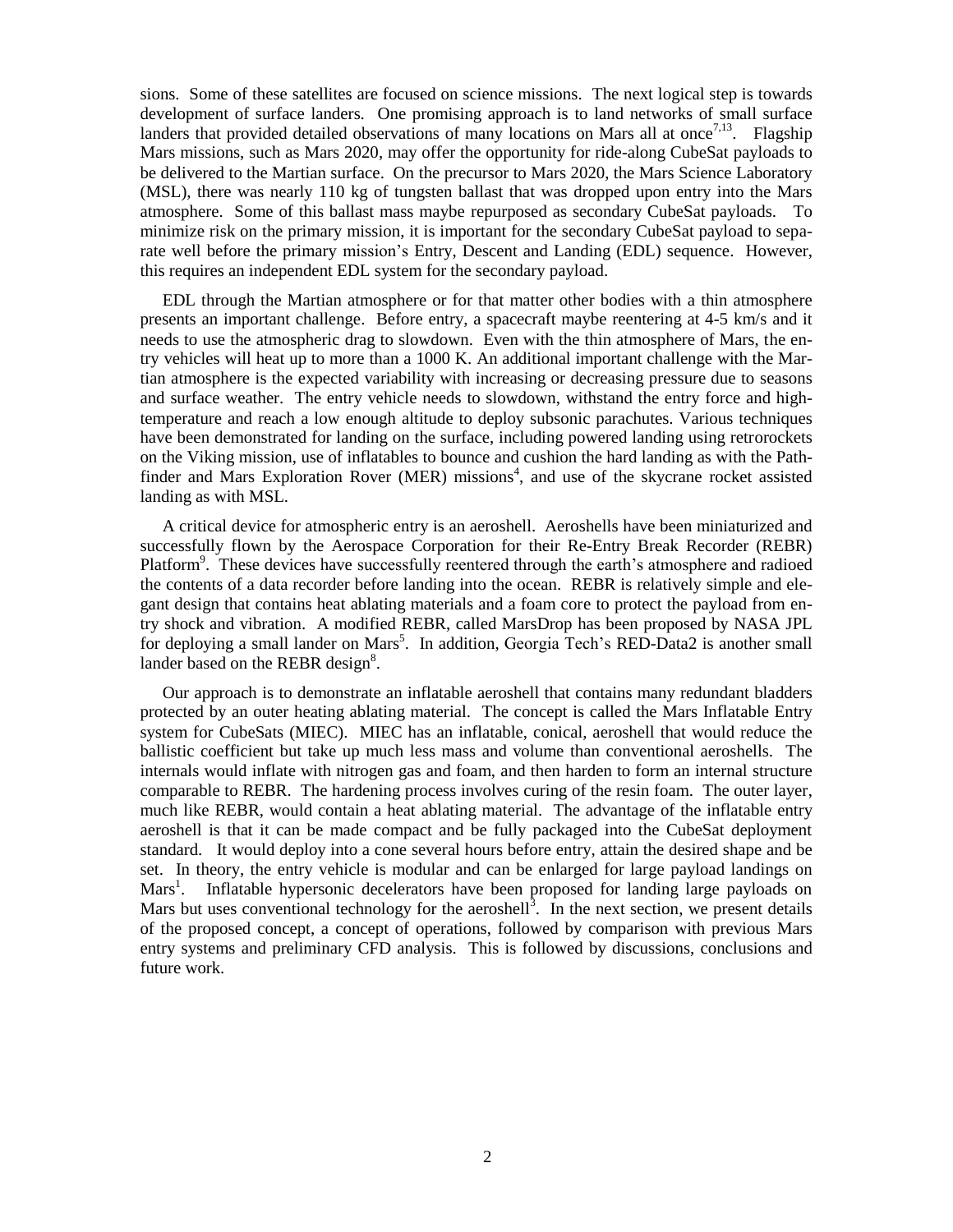#### **SYSTEM OVERVIEW**

The MIEC inflatable entry vehicle concept for CubeSats is shown in Figure 1. We envision an entry capsule with a 0.90 m diameter and a mass of 24 kg that contains a core payload of  $2 \times 6U$ CubeSats. The vehicle will be in a hyperbolic trajectory with an entry speed of 7 km/s upon entering Mars.



**Figure 1: 3D Model of the Mars Inflatable Entry system for CubeSats (MIEC).**

For this 24 kg capsule, we first consider a parachute to decelerate it to a touchdown velocity of 7 m/s. That would require a large, 40 m parachute. When including the mass of the parachute stowed in the capsule for this entry phase, the ballistic coefficient substantially increases, thus making the entry terminal velocity unattractive because it's in the supersonic regime. To date, a supersonic parachute has not been successfully demonstrated yet.

Another option is to have a 7 m wide parachute that slows down our 24 kg capsule to an impact/terminal velocity of about 15 m/s. This terminal velocity would still lead to a hard impact and hence requires an airbag system that would inflate and absorb the final touchdown. The airbag system may be similar to Mars Pathfinder airbags, as there is prior experience on airbag system use on Mars<sup>4</sup>. Use of airbags provide a credible strategy for landing small payload and requires further analysis.

A third alternative would utilize propulsion to slow-down the capsule until touchdown. This is using a retro-rocket landing system. The retro-rockets would provide 110 N thrust for 10-20 minutes. Such a system could be feasible using solid rockets, as the system is simple, has long shelf-life, has minimal risk during transit and has been shown feasible. However, there are important constraints on the storage of the propulsion system, particularly to keep it within storage temperature and to ensure upon ignition the temperature does not melt the surrounding structure. There is always a risk when igniting a rocket system after prolonged storage. A third challenge is throttling of the solid rocket. Throttling of the solid rocket is critical due to variability in atmosphere density and, thus, altitude attained before the rockets are fired. If the altitude is too high,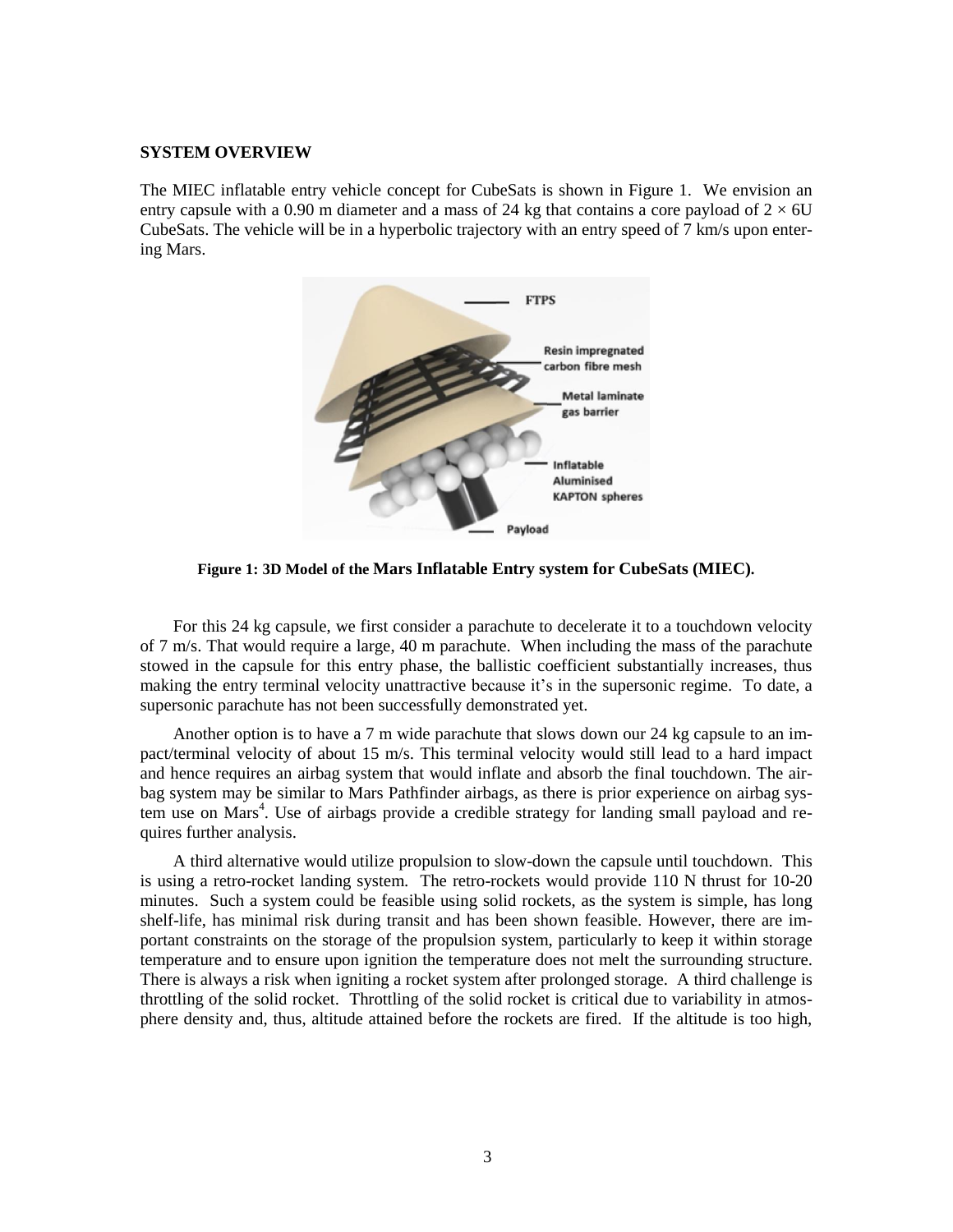the rocket needs to provide lower thrust and if it achieves lower altitude, then it needs to provide higher thrust.

We focus our presentation here on a fourth design option that utilizes the Mars atmosphere to slowdown and land using a combination of inflatable aeroshell, subsonic parachutes and finally landing inflatables to make a hard landing. Staging a 12U CubeSat into two separate 6U CubeSat, namely an Entry Phase 6U CubeSat and a Payload 6U CubeSat offers an alternative option for landing the payload on Mars. The expendable stage includes an Entry Phase CubeSat and the aeroshell with inflatables. The Entry Phase CubeSat will contain the Guidance, Navigation and Control electronics and batteries that feed power to heaters for aeroshell rigidization and inflation, ADCS unit and a flight electronics. A 5.8 m wide parachute will deploy from the 20 kg Payload CubeSat and decrease its velocity to 5 m/s before landing. The chassis will contain a shock absorbing structure to handle the hard landing.

Due to the small size of the CubeSat components, it is highly probable that they will be able to bear landing loads of 20g. Nevertheless, a detailed analysis of the impact will need to be performed. Additionally, we assume that the jettisoning of the Entry Phase CubeSat can be done with high reliability. Our preliminary studies suggest this inflatable entry vehicle maybe competitive with the conventional rigid entry vehicle systems.

#### **CONCEPT OF OPERATIONS**

We assume the CubeSat will be deployed with a certain velocity that will ensure undocking from the orbiter (Figure 2). MIRC will initially be contained with a 27U box and it will deploy down its four lateral faces and will unlatch from the entry capsule by burning the pyrotechnic fasteners that keep it tied to the bottom lid of the container.



**Figure 2: MIRC Concept of Operations**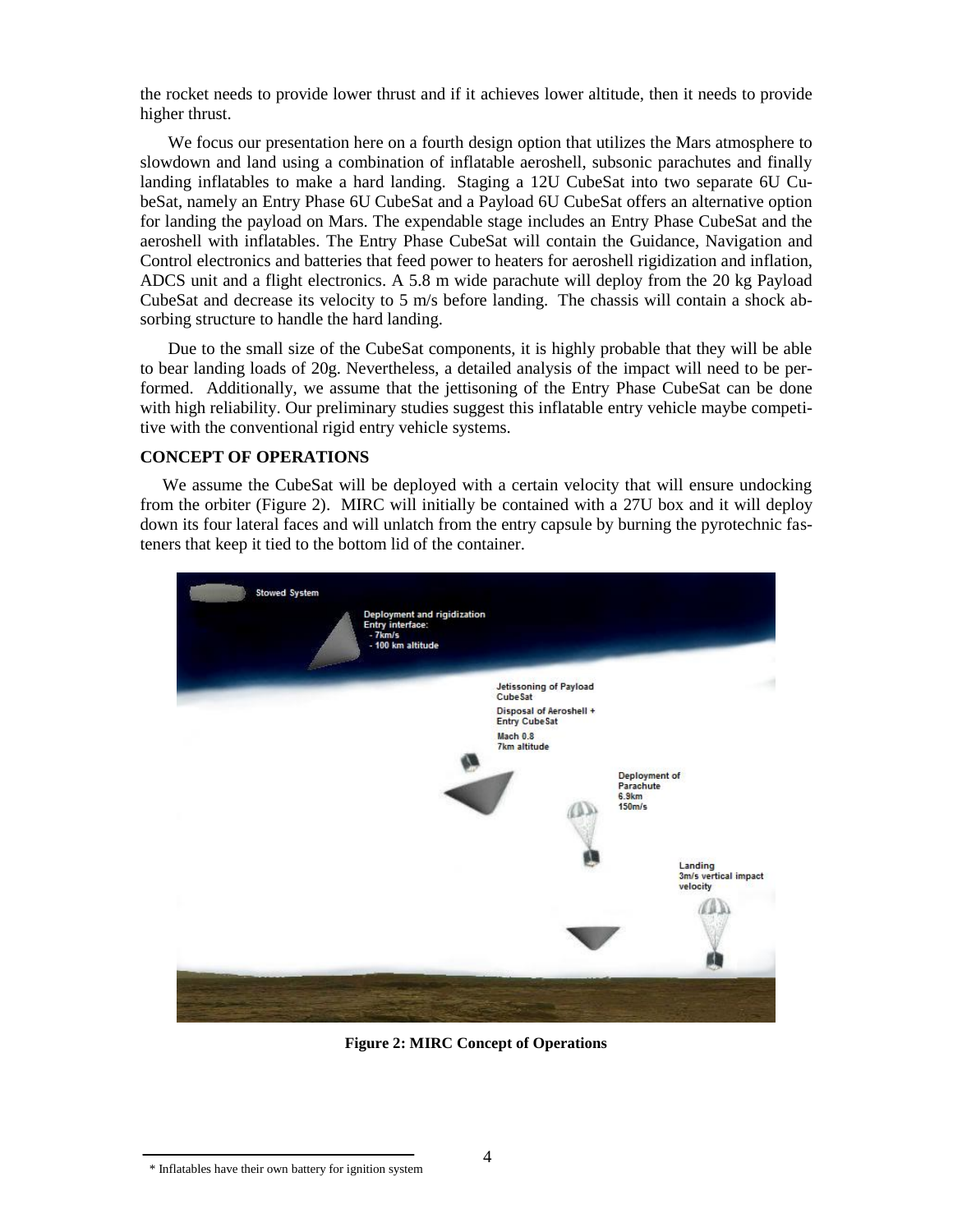At this stage, our entry vehicle will consist of the two 6U CubeSats with a Flexible Thermal Protection system folded around it. All the Vectran® inflatables will be deflated and held between the FTPS and the CubeSat by a semi-elastic Nylon® net latched to both the thermal protector and the chassis.

# **Inflation and Rigidization**

The MIEC entry vehicle separates from the host vehicle and achieves at least a 50 meters separation, 8 hours prior to EDL. The entry vehicle then triggers the inflation of the aeroshell. The spherical Vectran® bladders will start inflating using a solid-state nitrogen gas generator and foam material. The foam material then hardens through heat curing using internal heaters. The system will have active volume control. Active volume control enables the entry vehicle to mitigate damage from one or more bladder failure by commanding adjacent bladders to increase their volume and compensate for the defective inflatable bladder. Importantly, our entry vehicle architecture is modular. By adding more of these inflatable units or increasing their size, the vehicle may be enlarged to take even larger entry payloads. This enables small capsules like ours to provide continuity and operational heritage to larger entry vehicles. The inflatables would achieve 4.5 kPa as demonstrated by Mars Pathfinder airbags and be made of multiple layers of Vectran®.

The bladders will form a conical pyramid. Above the inflatables will be a rigidizable layer that contain carbon fiber weave with a 0/90/0 configuration impregnated with thermally cured resin. With this component, we will be able to rigidize the aeroshell with embedded resistive heaters that will provide localized thermal control. The outer layer of the entry vehicle will consists of rigid FTPS and be covered in a heat ablation layer.

#### **Atmospheric Entry**

We expect our vehicle to perform fine maneuvers as its performing atmospheric entry. A GNC unit is required to achieve stable flight and avoid tumbling. This will be achieved by having the spacecraft spin at a sufficient angular velocity to provide stable flight through the atmosphere. Based on analysis of similar entry capsules, the terminal velocity of the entry vehicle would be reached at about 70 km altitude and will be in subsonic regime (approximately Mach 0.8). At that point, the jettisoning of the payload CubeSats will occur, and subsequently the 5.8 m wide parachute will deploy and decrease the CubeSat velocity to about 5 m/s.

#### **Landing**

A first demonstration will be to prove successful landing of a CubeSat onto the Martian surface. The landing site will be on flat, sandy terrain. This avoids having to perform any complex corrections during final stages of landing. As with the MER and MSL, the entry vehicle would transmit a tone via UHF while performing its landing maneuver. This will provide ground control the ability to trace problems as the vehicle is entering the Martian atmosphere.

#### **Comparison with Other Entry Vehicles**

Table 1 shows a comparison between some of the entry vehicles. Viking, Pathfinder, MER and Phoenix all have heavy payloads that are several hundred kilograms. In comparison, MIRC is 20-folds smaller. On the other end of the spectrum, are REBR and JPL's MarsDrop. Both would be less than 5 kg. MIRC would need to be 24 kg, with a 16 kg payload and 8 kg entry system. The ballistic coefficient is low enough that MIRC can attain subsonic terminal velocities and reduced temperature build-up comparable to JPL's MarsDrop. As with all other entry vehicles compared, MIRC will utilize spin to achieve attitude control and stability.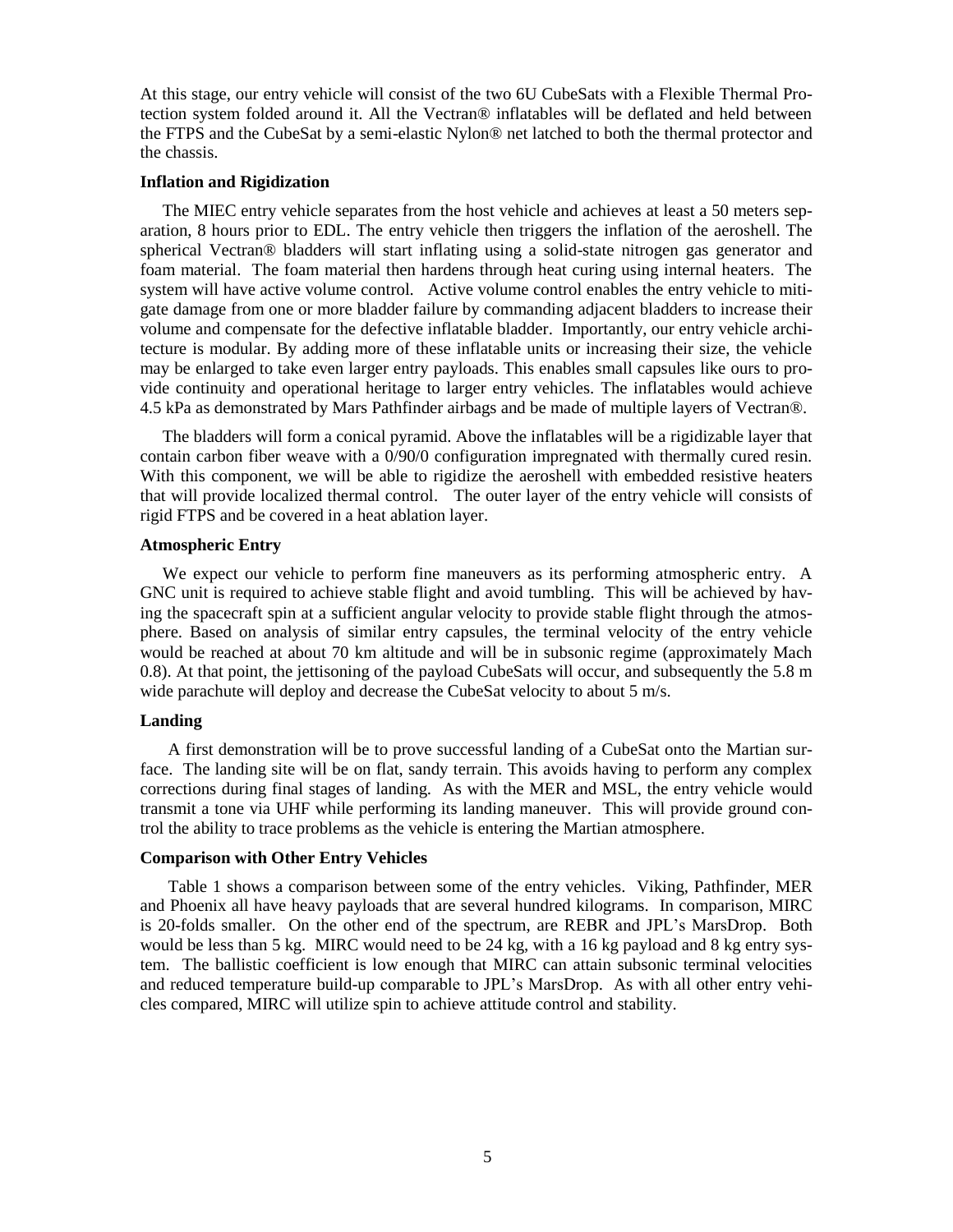|                                                       | <b>Viking</b> | Pathfinder | <b>MER</b> | Phoenix | <b>MarsDrop</b> | <b>REBR</b> | <b>MIRC</b> |
|-------------------------------------------------------|---------------|------------|------------|---------|-----------------|-------------|-------------|
|                                                       |               |            |            |         |                 |             |             |
| <b>Diameter</b><br>(m)                                | 3.5           | 2.65       | 2.65       | 2.65    | 0.3             | 0.3         | 0.9         |
| <b>Entry</b><br>mass (kg)                             | 930           | 585        | 840        | 602     | 2.8             | 4           | 24          |
| Relative<br><b>Entry</b><br><b>Velocity</b><br>(km/s) | 4.5           | 7.6        | $5.5\,$    | 5.5     | $7 - 7.5$       | 10          | $7*$        |
| Relative<br>Entry<br>FPA (deg)                        | $-17.6$       | $-13.8$    | $-11.5$    | $-13.2$ | $-13.25$        | $-13.25$    | $-13*$      |
| $m/(C_D A)$<br>(kg/m <sup>2</sup> )                   | 64            | 62         | 90         | 65      | 39.61           | 56.59       | 45.3        |
| <b>Stability</b><br>Control                           | Spin          | Spin       | Spin       | Spin    | Spin            | Spin        | Spin        |

**Table 1: Mars entry vehicle comparison<sup>2</sup> .**

## **SIMULATIONS**

A simulation of the proposed conical design for the inflatable lander was carried out with the open source computational fluid dynamics (CFD) software, OpenFOAM. Preliminary results were obtained, but there are important modeling discrepancies that need to be addressed. Validation studies of these solvers for hypersonic flows have been performed and showed good agreement with experiment and common commercial solvers for hypersonic flow<sup>6</sup>.

For these preliminary CFD studies, we chose to simulate the vehicle at relatively low hypersonic speeds and altitudes with simplified governing equations and models. The free-stream conditions for a Mars entry vehicle were determined from the data collected during the Mars Pathfinder Mission<sup>3</sup>. The static temperature and pressure were chosen to be 150 K and 10 Pascals respectively, which correspond to altitude of around 40 km. The gas was assumed to be  $CO<sub>2</sub>$  with thermodynamic properties at 150 K. The free-stream velocity was estimated to be 2,000 m/s or a Mach number of 10.5. The flow was assumed inviscid so the compressible Navier-Stokes equations simplify to the Euler equations. The 3-D model and grid mesh model for a 40 degree angle of attack is shown in Figure 3.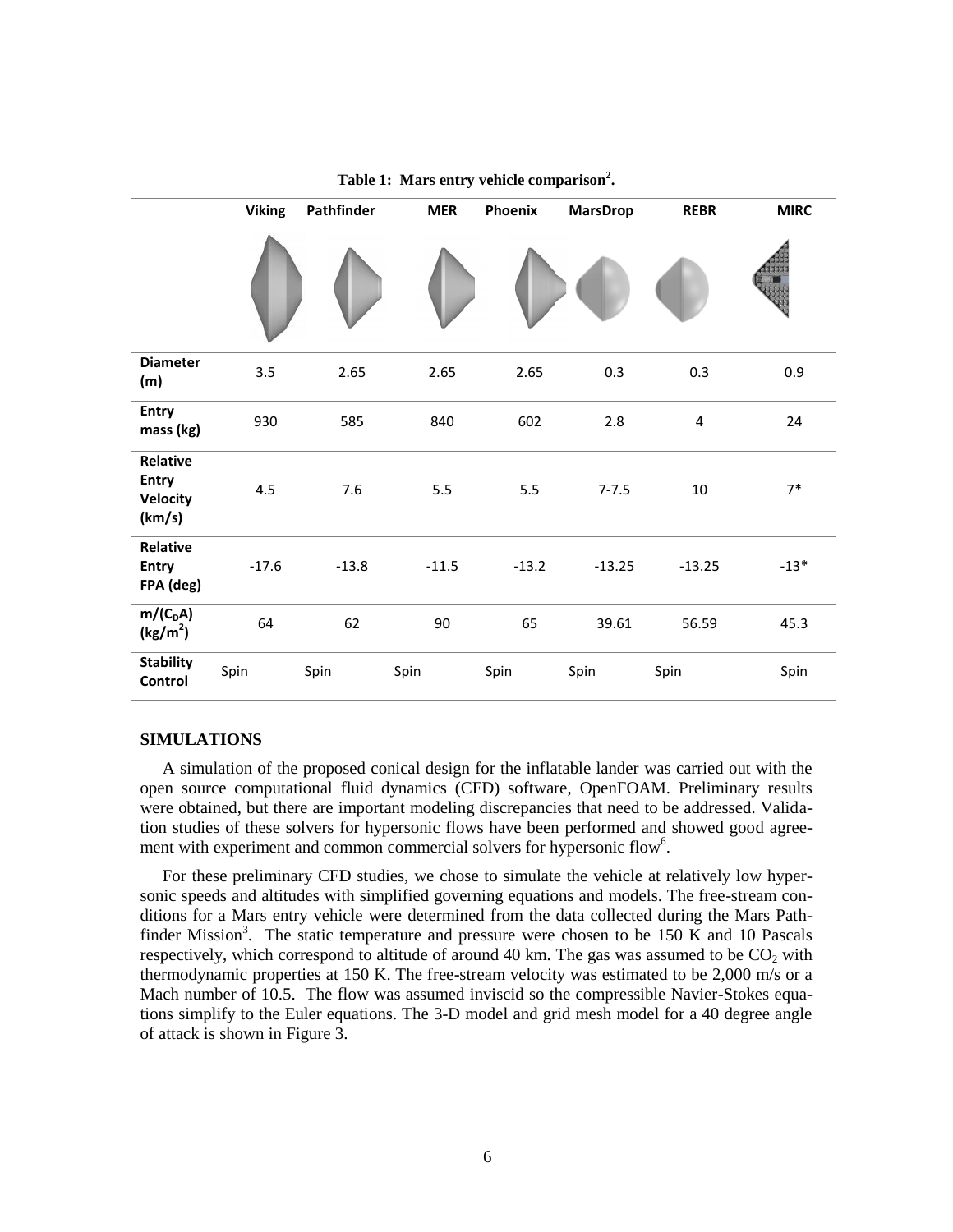

**Figure 3: Computational domain and mesh of the aeroshell at 40 deg angle of attack.**

The results are shown in Figure 4. They show filled contours of velocity, temperature, pressure and density at an angle of attack of 40 degrees. They display many of the defining characteristics of hypersonic flow over a blunt body, such as the bow shock and low pressure separation region behind the vehicles. The maximum temperatures are reached just behind the bow shock at about 2000 K. But there are major errors in the solution caused by the instabilities. The most obvious error is the "lumpiness" of the bow shock. This instability is called the Carbuncle problem and is one of the major difficulties in accurately simulating hypersonic flow over blunt bodies.



**Figure 4: CFD simulation showing temperature (top left), velocity (top right), pressure (bottom left) and density contours (bottom right).**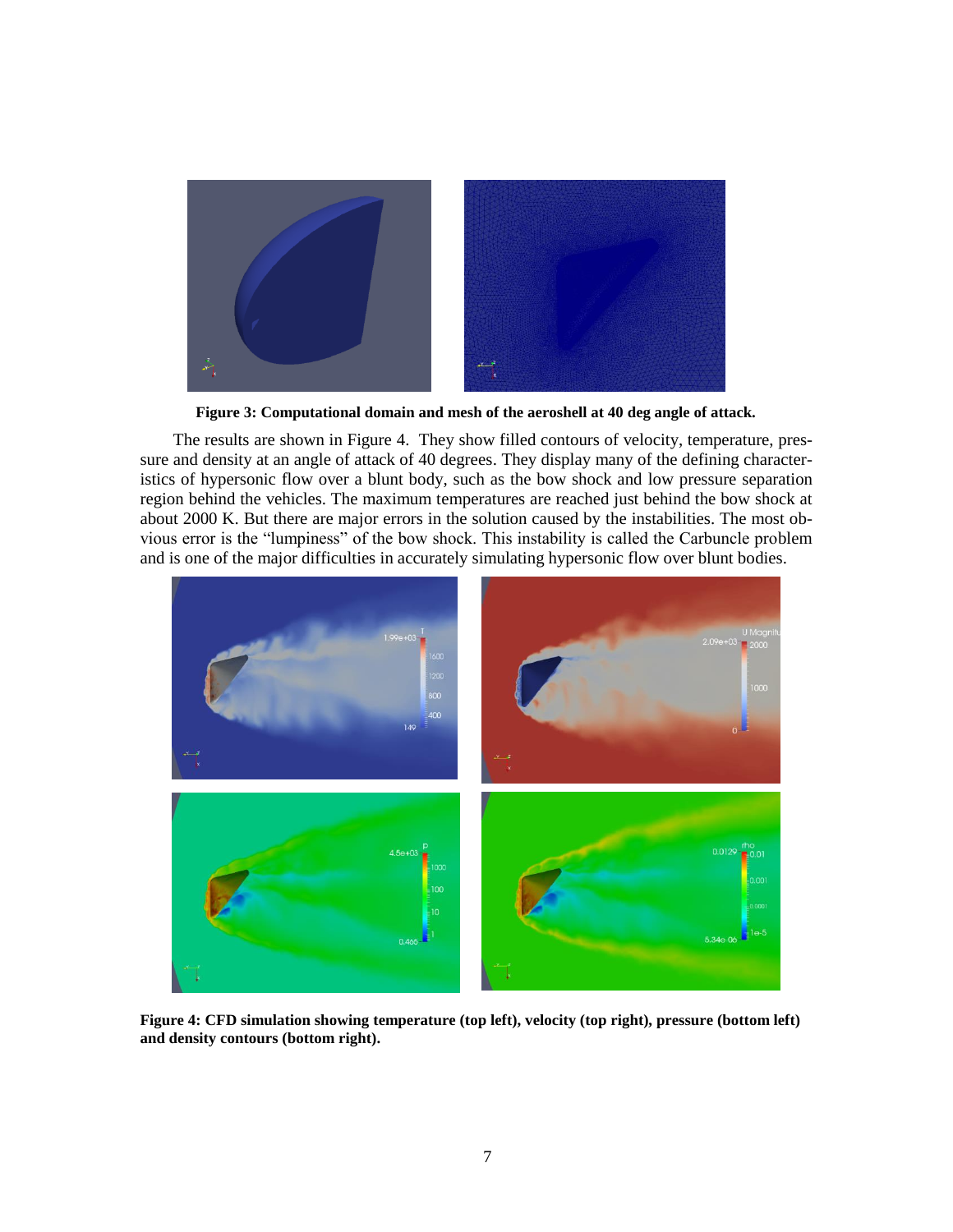Figure 5 shows how lift and drag characteristics vary with angle of attack. It is notable that lift coefficient is negative at positive angles of attack. L/D ratio is also a maximum at very high angles of attack. This is going to cause asymmetric heating and so special considerations for TPS will have to be made.



**Figure 5: L/D vs Angle of Attack**

Our preliminary simulation results were sufficient in determining some simple aerodynamic coefficients and have given clear direction for future work. First, the Carbuncle problem evident in the flow field needs to be solved. Next, viscous terms with appropriate turbulence modeling should be implemented. This should allow more accurate heat transfer estimates due to boundary layer modeling and to help address the carbuncle problem due to flow viscosity. Better flow initialization strategies need to be determined. A trajectory analysis has to be performed as well, obtaining more accurate values of terminal velocity and schedule of entry/descent phase. So far, these values are just estimates based on other entry capsules as MarsDrop<sup>5</sup>. We believe that if this mission were to fail, it will not pose a threat to the primary mission.

#### **CONCLUSION**

The hundreds of kilograms of ballast available on Mars flagship missions, such as Mars Science Laboratory (MSL) and Mars 2020, present a potential opportunity to carry CubeSats. These CubeSat may be used to perform technical demonstration or short, focused science exploration missions. To minimize risk to the primary mission, it is critical for the secondary CubeSat payloads to separate well before Entry, Descent and Landing (EDL) and use its own EDL system to land on Mars. An EDL module for CubeSats can readily transform them into surface landers to explore the Martian surface. In this work, we analyze the preliminary feasibility of using a 24 kg inflatable entry vehicle architecture that uses dozens of inflatable bladders to attain a conical shape. The vehicle would carry two 6U CubeSats, 8 kg each. The inflated conical shape would be rigidized using foam. The entry vehicle would be comparable in terms of its internal structure to Aerospace Corporation's REBR platform, but would attain subsonic terminal velocity. This simplifies the challenges of guidance, navigation and control. The technology can be a pathway towards testing larger human landing platforms on Mars.